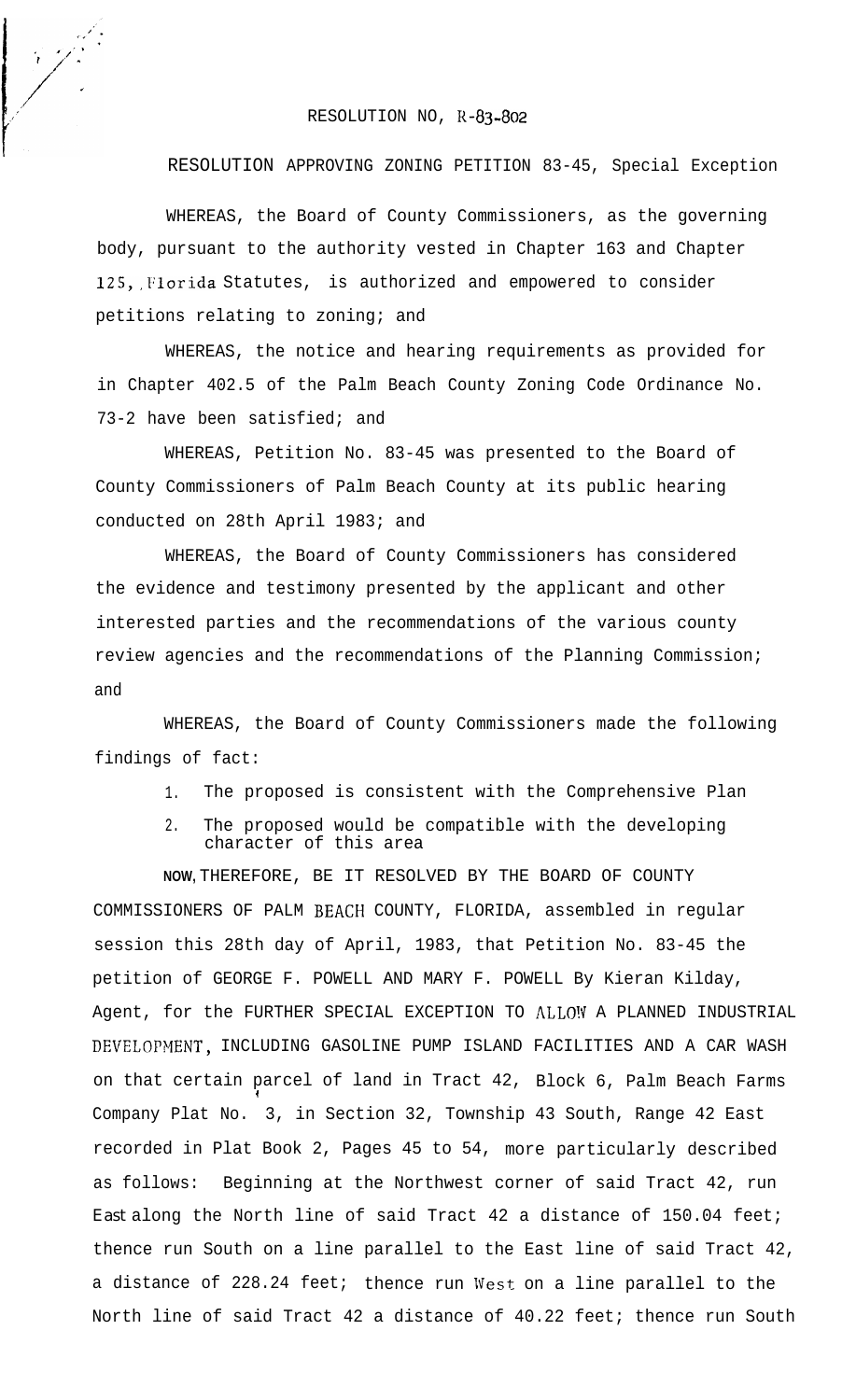on a line parallel to the East line of said Tract 42 a distance of<br>205.33 feet, more or less, to the North right-of-way line of State<br>**Property State** 205.33 feet, more or less, to the North right-of-way line of State Road No. 80, as said right-of-way is conveyed by Deed recorded in Deed Book 1027, Page 398, of Public Records of Palm Beach County, Florida; thence run North 87°58'25" West along said North right-of-way line of State Road No. 80 a distance of 110.53 feet to the West line of said Tract 42,; thence run North along said West line of said Tract 42 a distance of 426.78 feet, more or less, to the Northwest corner of said Tract 42 and the Point of Beginning. TOGETHER with any right, title or interest of the Party of the first part in or to the land subject to the right-of-way of State Road No. 80 lying South of the parcel herein above described. Said property located on the north side of Southern Boulevard (S.R. 80), approximately'150 feet east of Benoist Farms Road was approved as advertised subject to the following conditions.

1..

1 ' . . .",.~ <sup>a</sup>

 $\mathcal{L}_{\mathcal{L}}$ 

- 1. The property owner shall convey to Palm Beach County within ninety (90) days of approval 200 feet north of the north right-of-way line of the C-51 Canal, for the ultimate right-of-way for Southern Boulevard, approximately an additional 125 feet of right-of-way.
- 2. The developer shall contribute Eight Hundred and Fifty Dollars (\$850.00) toward the cost of meeting this project's direct and identifiable traffic impact, to be paid at the time of issuance of building permits.
- 3. The development must retain onsite 85% of the stormwater runoff generated by a three (3) year storm per requirements of the Permit Section, Land Development Division.
- 4. The property owner shall grant a Quit Claim Deed or Drainage Easement to the Lake Worth Drainage District for the portion of "Tract 42, Block 6, Palm Beach Farms Company Plat No. 3, Plat Book 3, Pages 45-54", necessary for the E-2 Canal right-of-way.
- 5. The developer shall preserve significant native vegetation on this site.
- 6. Because of the potential for groundwater contamination only bathrooms in any industrial building on this site may be connected to the septic system. Floor drains, grease traps, and work area basins must be connected to an approved waste system in accordance with the regulations of appropriate environmental control agencies. Any evidence of paint, solvent, or petroleum products discharge into the septic system shall constitute a violation of the provisions of this approval.
- 7. The developer shall take reasonable precautions during the development of this property to insure that fugitive particulates (dust particles) from this project do not become a nuisance to neighboring properties.